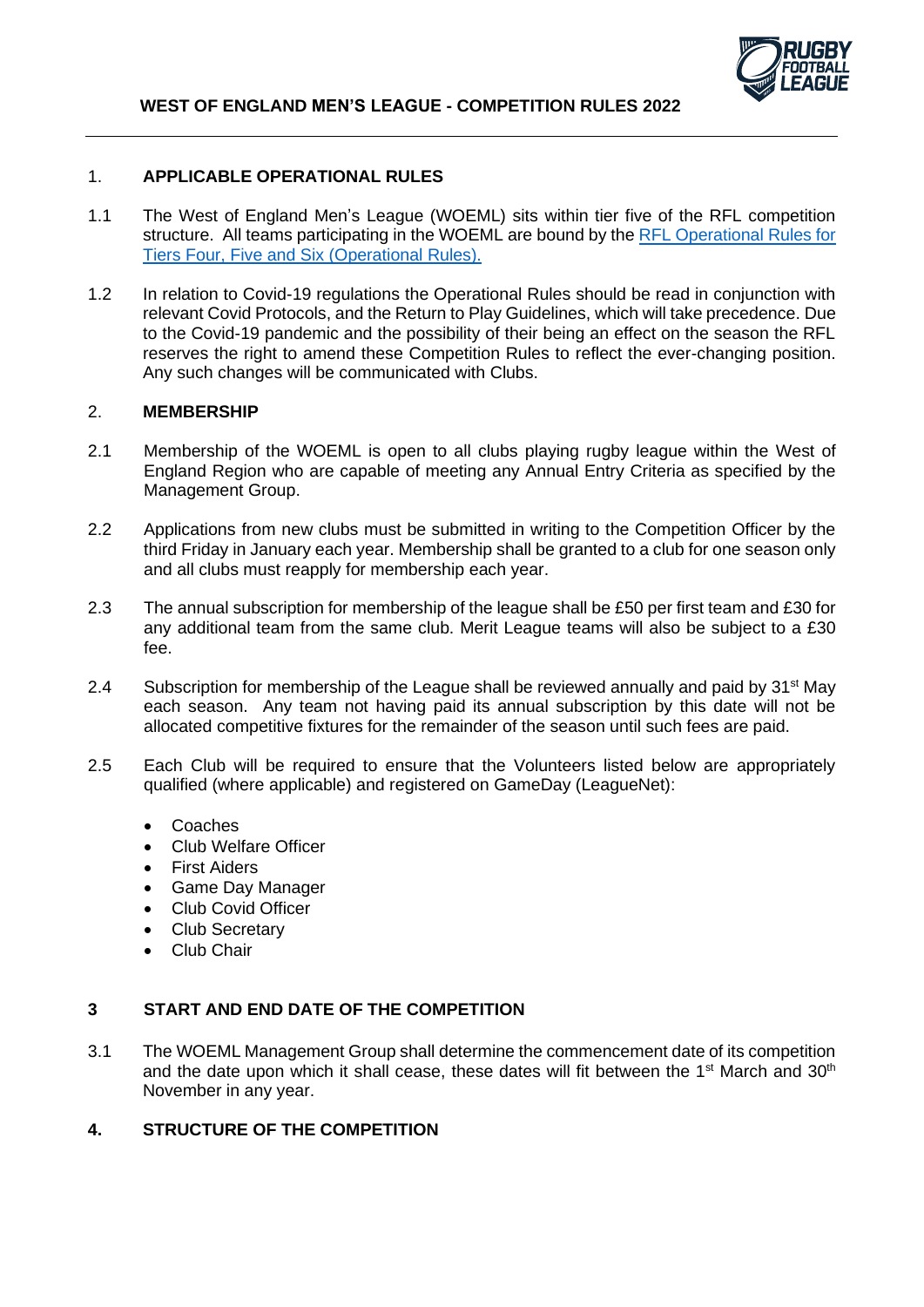

- 4.1 The RFL, in conjunction with the Management Group, will determine the structure of the competition including its format and size, any play-off structure and matters relating to relegation.
- 4.2 The RFL reserves the right to amend the competition structure, fixture list and play off formats should there be an impact from the Covid 19 pandemic.
- 4.3 If two or more clubs finish level on points at the end of a season the application of competition rule 4.8.2 will decide which team finishes above the other.
- 4.4 If a team withdraws from the League, then the points from the teams remaining fixtures shall be awarded to their opponents in line with competition rule 4.8.3, until they have completed one fixture against all teams within their division. If a team completes more than one fixture against another team within their division, the same method will apply until they have completed two fixtures against all teams within their division.
- 4.5 If a club is expelled or suspended, its record will be expunged, irrespective of how many games that club has played.
- 4.6 The play-off format will be as follows; in the Premier Division, after the regular rounds, the final will be 1 v 2.
- 4.7 Teams who have forfeited two or more games over the course of the season shall not be eligible to participate in the play-off stages of the competition. In this event, the next qualifying team will be entered into the play-off stages.

## 4.8 **League Tables**

- 4.8.1 The League competition tables shall be compiled by the RFL. The positions in which shall be determined by the number of points gained with points being awarded as follows: two points for each Match won; and one point for each Match drawn.
- 4.8.2 The League placings will be determined and calculated as follows:
	- The Club with the highest number of points shall be at the top of the league table and the Club with the lowest shall be at the bottom.
	- Where Clubs have an equal number of points their relative positions shall be determined by points difference so that the Club having the greater points difference is placed above the Club with the lesser points difference.
	- Where Clubs have an equal number of points, and their points difference is equal then relative positions shall be determined by the head-to-head record in League matches only. Where their head-to-head record is even then the aggregate score of all head-tohead league fixtures will decide the team on top.
	- If the positions are still equal, positions will be determined by the toss of a coin which shall be carried out at such time and place as the RFL shall direct and those Clubs concerned shall be entitled to witness the toss.
- 4.8.3 The notional scores in forfeited games shall be 24-0 and a point's deduction of 1 point. The League and Clubs will work to ensure, where possible games are played. 24-0 will only be used as a last resort.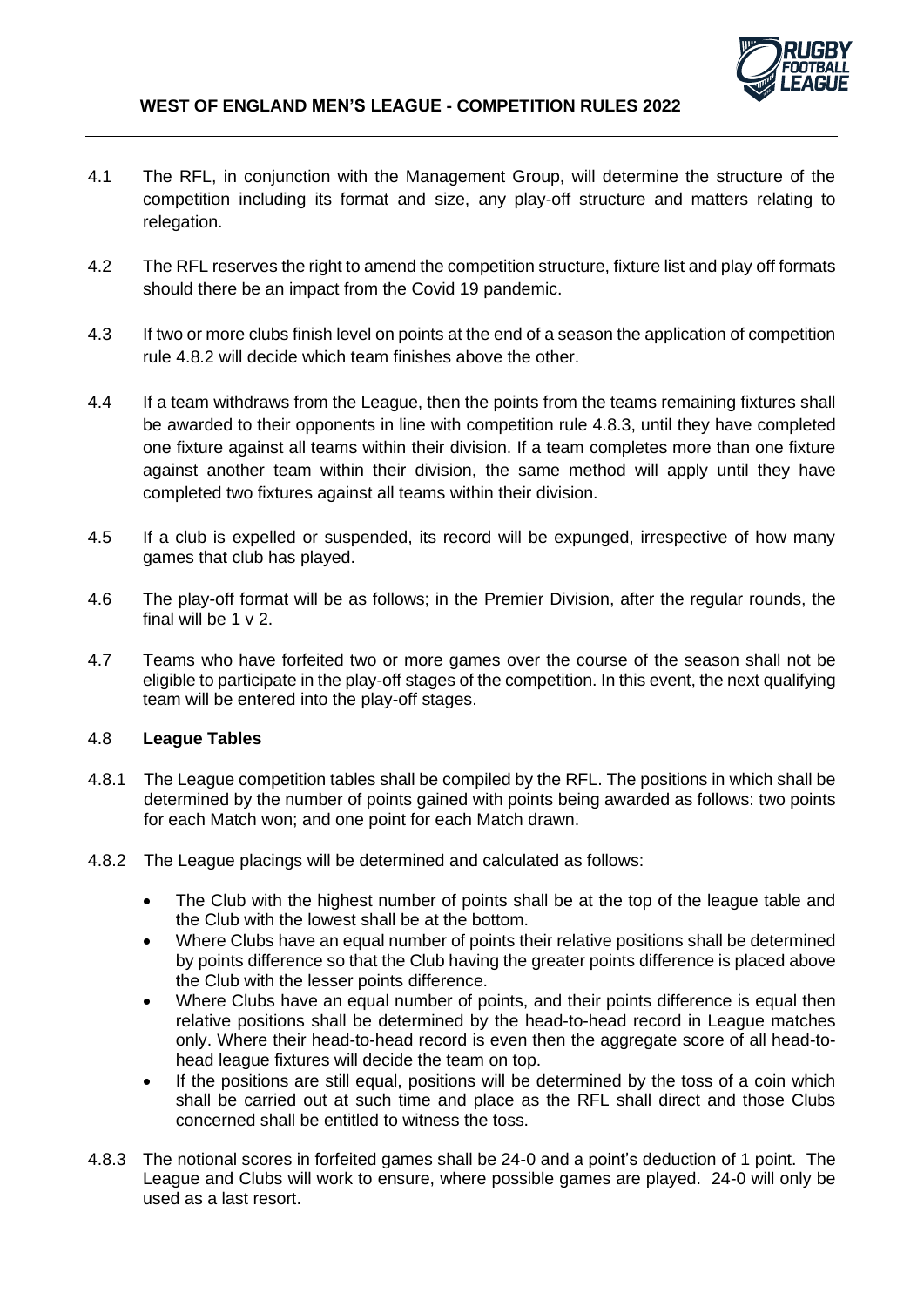# **5 FIXTURES**

- 5.1 All fixtures must be played as per the fixture list, or the points for such games forfeited, unless an alternative date mutually agreeable by both teams and the Competition Officer can be sought. Any Club wishing to rearrange a fixture must consult their opponents in the first instance to discuss any changes. Should an agreement be reached, details of the change must be confirmed with the Competition Officer.
- 5.2 Where programmed into the fixture programme, backlog dates should not be considered as a free weekend and teams should be prepared to be allocated fixtures on these dates.
- 5.3 No friendly fixtures shall be arranged on a League fixture date without prior approval of the Competition Officer. The details of any friendly fixtures that are arranged, after approval, must be confirmed with the Competition Officer.
- 5.4 Clubs must accept fixtures given at seven days' notice by the Competition Officer.
- 5.5 Any club failing to play a fixture on a scheduled date will be made to play the reverse fixture, if it has not already been played or forfeited, on their opponents' ground.
- 5.6 Any club failing to fulfil a fixture must pay reasonable expenses to the non-offending club, as determined by the WOEML Management Group. This may include the referee's full fee and expenses.
- 5.7 Any club which fails to notify their opponents of its inability to raise a team 60 minutes before the scheduled kick-off, shall also be liable to pay any expenses, up to a maximum of £40, which their opponents may incur, including kit washing, or medical costs such as strapping.
- 5.8 In the case of a home club failing to fulfil a fixture, a visiting club that has travelled, may claim up to a maximum of £50 towards transport costs.
- 5.9 If a club running two or more teams is unable to raise a team on any particular day, then the highest ranked team fixture must be played.
- 5.10 Any club with more than one team at home, in any competition, must provide an alternative pitch in case of a clash of fixtures.

### 5.11 **Postponements**

5.11.1 In the event of the home Club suspecting that its ground will not be fit for play owing to adverse weather conditions or other cause, the home Club must immediately call a Match Official on the approved list recognised by the RFL to carry out a ground inspection. If the Match Official states the ground is not fit for play, and in their opinion, there is no chance of it being so before the scheduled kick off, then that decision must be communicated immediately to the visiting Club, appointed Match Official and the Competition Officer. Any Club failing to fulfil this instruction may be guilty of Misconduct and in addition to any sanction will be responsible for the reimbursement of reasonable travel expenses incurred by any Match Official or Club not so notified.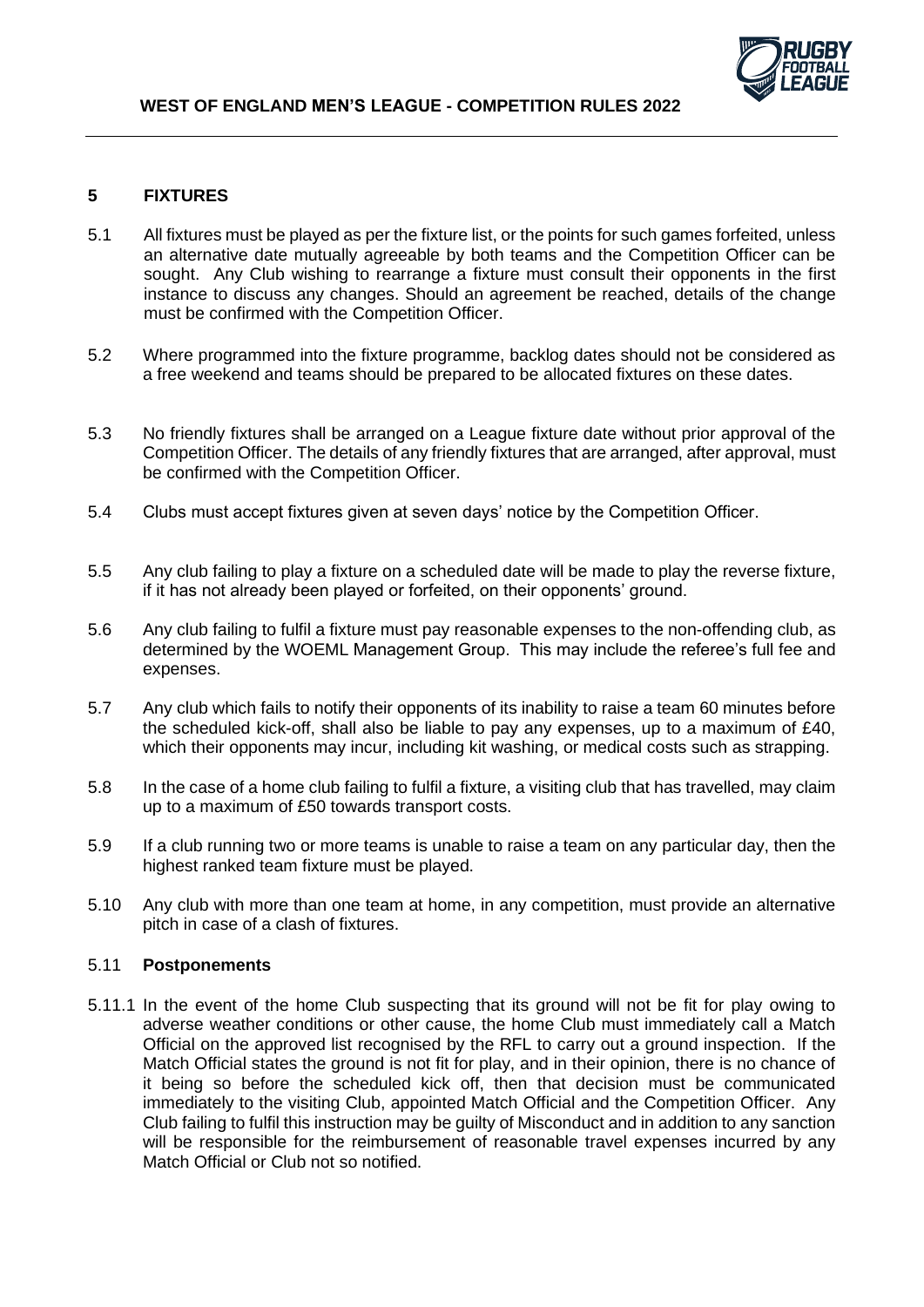

- 5.11.2 All postponements made in accordance with 5.11.2 must be notified to the Competition Officer within 1 hour of the decision being made.
- 5.11.3 In the case of both a no-fault or mutually agreed postponement, if Clubs cannot agree a new date within 14 days of the original postponement, then the Competition Officer will issue a new date for the fixture. If the new fixture is not played as instructed by the Competition Officer, the points will be awarded to the non-offending club.

## 6. **PLAYER REGISTRATIONS**

- 6.1 All players shall annually register to the Club using the RFL GameDay (LeagueNet) system. The League will circulate a link to the registration portal to the Clubs to commence the registration process. During this process a Player must become an Our League Active member.
- 6.1.1 There is no restriction on the maximum number of players allowed to register per team in the WOEML, however fifteen is the minimum number per team and scheduled fixtures will be refused until 15 players are registered.
- 6.1.2 New Players can be signed on 'on the day' using the GameDay (LeagueNet) system. Clubs must make every effort to confirm that players are free to register in this manner. Clubs are responsible for ensuring that a player is eligible to play for them before allowing the player to play. A Competition Officer can be contacted on match day to check a player's eligibility.
- 6.1.3 The RFL may introduce, from time to time, new registration processes.

### 6.2 **Professional Players**

6.2.1 The WOEML shall allow professional players to play within the Competition in accordance with the Operational Rules and any regulations that are in place relating to the dual registration of players.

### 6.3 **Transfers**

- 6.3.1 Clubs may register or transfer players from other clubs, using GameDay (LeagueNet). It is the responsibility of the Club the player is moving to, to initiate the transfer. The Club the playing is moving from will need to approve any outgoing transfer requests on GameDay (LeagueNet). Clubs will have 7 days to notify the Competition Officer of any objections to a transfer being approved. After this point, if no objections are raised the Competition Officer will approve the transfer on the Club's behalf. The player has final sign off of the transfer. The process must be completed in full, including player sign off, before a player plays. The Club shall follow any other policies issued by the RFL in relation to the registration of players.
- 6.3.2 All players must fulfil any financial obligations to their current Club before any transfer to another club, including professional clubs, will be permitted. This also applies to a player wishing to sign for a different club in future seasons.
- 6.3.3 The deadline date for transferring of players shall be the  $4<sup>th</sup>$  of July.

### **7 MATCH DAY OPERATIONS**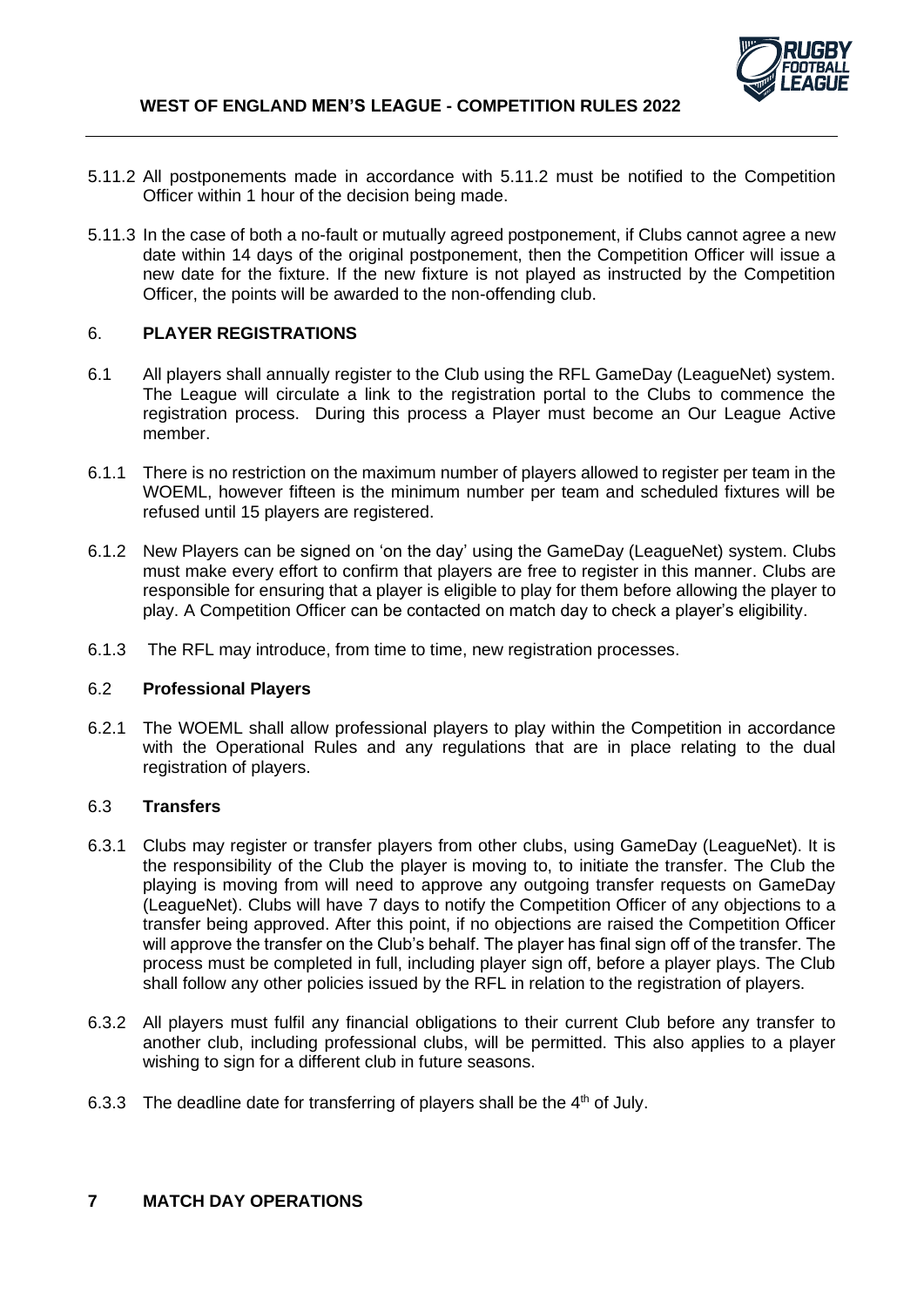

- 7.1 All games shall, unless there is mutual agreement between competing clubs to the contrary, be organised and staged on Saturday afternoons with a kick off time scheduled for 2.30pm. Fixtures may be played midweek/Sunday or with a different kick off time on a Saturday. Any changes to the date or time of the fixture must be agreed by both clubs and the Competition Officer must be notified in good time prior to the scheduled fixture.
- 7.2 To maintain the continuity of the playing programme the Competition Officer shall be empowered, if necessary, to bring forward to an earlier date fixtures scheduled for later in the season.

### 7.3 **Team Sizes, Short Sided Games and Loaning of Players**

- 7.3.1 A maximum of 20 players may be named for each side taking part in a fixture including cup fixtures, play-off games and finals.
- 7.3.2 Clubs are not compelled to 'loan' players. It is their discretion whether they do so or not.
- 7.3.3 'Loaned' players are to be clearly endorsed on the Official Team Sheet as "**LOAN"**
- 7.3.4 If 'loaning' occurs, the game remains an official fixture. The score-line and result of the actual match stands officially. In other words, if team 'A' loans players to team 'B' to make up a side, and then team 'B' wins the game 10-0, the result stands as a 10-0 victory to team 'B'. This fact needs to be borne in mind by any club considering 'loaning' players on match day.

### 7.4 **Contacting Opponents and Kit Obligations**

- 7.4.1 In accordance with the Operational Rules it is the responsibility of the home Club, during the week preceding a game, to contact both its opponents and the relevant Match Officials regarding team colours and ground directions by no later than 8pm on the Thursday before the following Saturday's fixture.
- 7.4.2 In the event there is a clash of colours the away team must wear an alternative strip.

#### 7.5 **Technical Areas**

All non-playing personnel and interchanges must remain in the designated technical area throughout the Match. They are not permitted to station themselves around the field, other than when managing a player, who has been removed from play, or when time management principles have been implemented (other than tracking physios) and are subject at all times to the control of the Match Officials.

#### 7.6 **Medical Requirements**

- 7.6.1 It is the requirement of each Home Club to ensure that a First Aider attends each game. The first aider should make themselves known to the Match Official before the start of any Match and shall remain for a minimum of 15 minutes after the end of the Game and shall speak directly with a designated Official from both Clubs, if necessary, to ensure that the correct reporting paperwork is completed. In the event that there is no first aider then the match official will not permit a game to take place.
- 7.6.2 First aiders should be listed on the team sheet and are required to register on the GameDay (LeagueNet) system as a volunteer.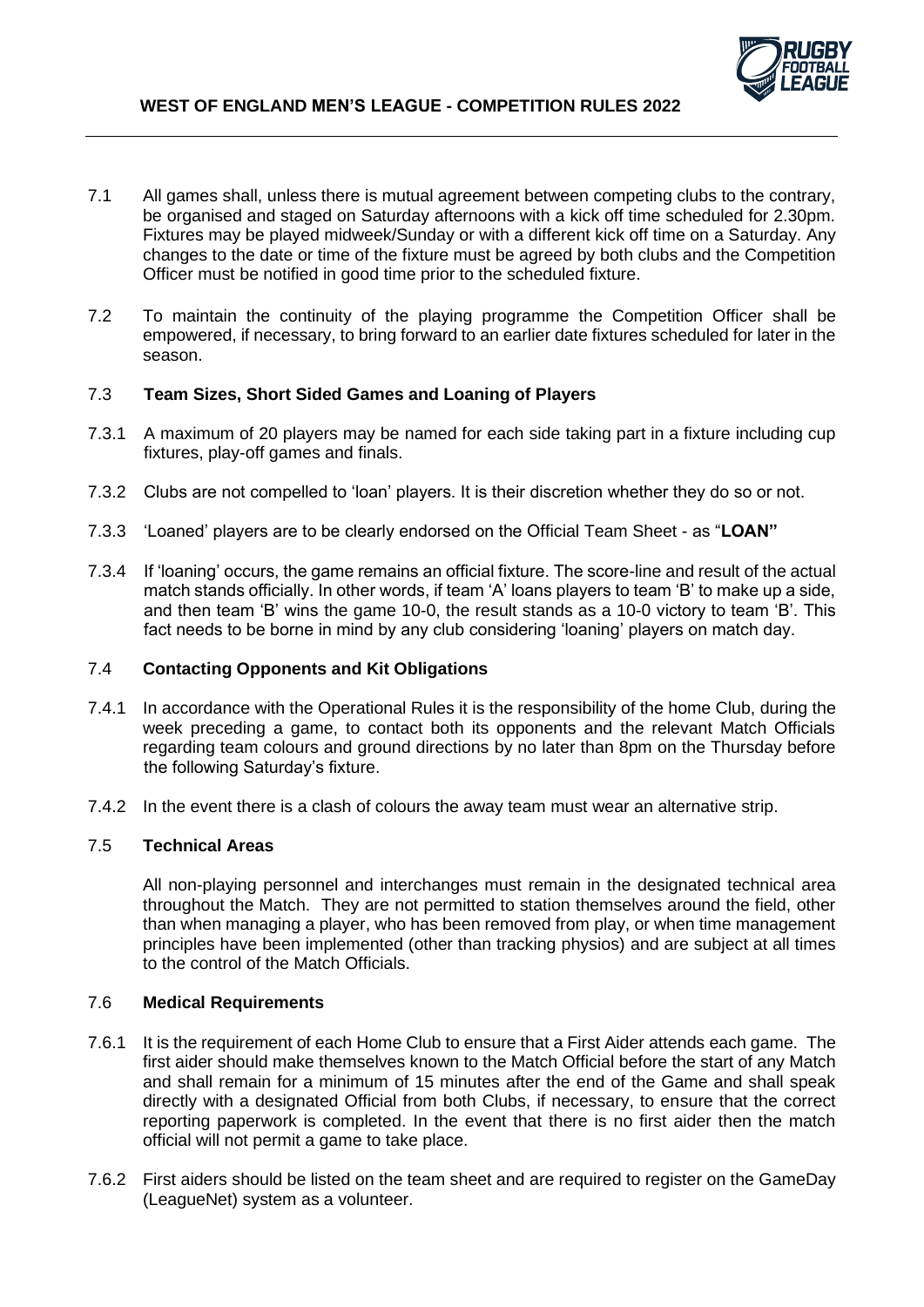

7.6.3 In the event a player sustains an injury to the head, the Match Official will stop the game and ask for the first aider to attend to them. If the first aider suspects concussion the player should be removed from the field of play. If the player refuses to follow the first aider's advice, then the Match Officials can hold up play until the player follows the instruction of the first aider. Advice for managing concussion can be found [HERE.](https://www.rugby-league.com/governance/medical/concussion)

### 7.7 **Reporting Injuries and Concussion**

7.7.1 In the event there is a serious injury or concussion at a Match this must be reported using the GameDay (LeagueNet) system. Reports are added in the post-game section which is the same area as where results are added. It is imperative that any head injuries are reported on the system as this information has to be provided to the insurers.

#### 7.8 **Post Match Arrangements**

- 7.8.1 The home club shall be responsible for supplying all the competing players, club officials and appointed Match Officials with a suitable post-match meal. The visiting club is obligated to accept such hospitality.
- 7.8.2 In the case of away clubs failing to fulfil a fixture the home club may also claim up to a maximum of £50 towards refreshment costs. Any club which will not be requiring refreshments should notify its opponents in advance of the game, otherwise the club will be liable to pay £50 compensation to the home club.

### 7.9 **Team Sheet and Reporting Results**

- 7.9.1 Official team sheets must be completed correctly before the commencement of matches and shall be signed by a recognised official from each club and the Match Official.
- 7.9.2 Completed team sheets should include the full forename and surname (no initials), of all participants and must be sent by the home club official to the Competition Officer at [competitions@rfl.uk.com](mailto:competitions@rfl.uk.com) within 48 hours following the completion of the game. Details of the man of the match from both the participating clubs must also be included. The failure of a club to complete and return team sheets correctly will incur a £10 administration fine.
- 7.9.3 It is the responsibility of both clubs to ensure that the team sheet information, including point scorers and result information, is entered on the GameDay (LeagueNet) system within 48 hours following the completion of the game. Failure to do so will result in an £10 administration fine. For the avoidance of doubt prior to inserting the result both Clubs must agree with the Match Official the final result.
- 7.9.4 The home club, in consultation with the Match Official and designated officer from the opposition, must agree the result immediately on completion of the game and enter the result on to GameDay (LeagueNet) within 60 minutes. Failure to comply could result in a £10 administration fine

#### 7.10 **Abandonment of Games**

7.10.1 If a game is abandoned with more than three-quarters of the playing time elapsed, the result shall stand unless otherwise determined by the WOEML Management Group. If less than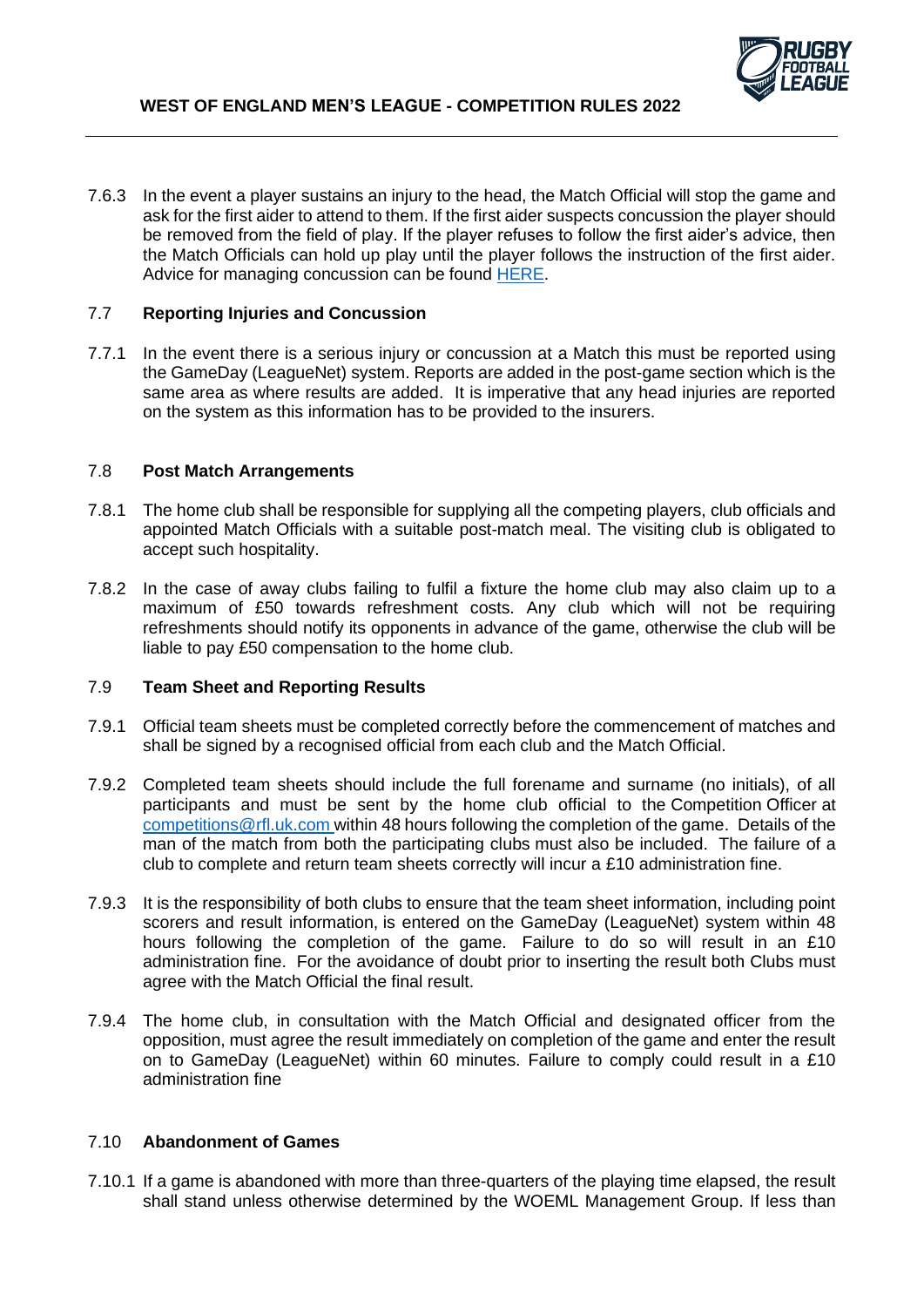

three-quarters of the playing time has elapsed the WOEML Management Group, at its sole discretion, may order a game to be re-played.

## 7.11 **Requests for Postponement due to Representative Rugby League**

- 7.11.1 A club with two or more players selected to participate in a RFL recognised representative fixture (as determined by the Operational Rules) may apply to postpone its fixture scheduled that weekend.
- 7.11.2 Such club applications should be submitted in writing and lodged with the Competition Officer and copied to the club's opponents for receipt within 96 hours of the scheduled representative match.

## **8 DISCIPLINE, SUSPENSIONS AND FINES**

- 8.1 A WOEML discipline panel is in place to deal with all discipline matters arising, in accordance with section D of the Operational Rules. The disciplinary panel shall have the full power to expel, suspend and/or fine any club, player, official or other person, subject to the Operational Rules, found guilty of misconduct and/or breach of these rules and/or breach of the Operational Rules and to order them to meet any costs incurred.
- 8.2 A written report of a Match Official on the misconduct of any club, player or official must be sent via email to the Competition Officer with a copy to the offending club for receipt inside 48 hours from the conclusion of the game.
- 8.3 Reports of brawling defined as three or more players involved should via email be sent by the Match Official, for receipt within 48 hours of a game's conclusion, to the Competition Officer. Separate copies of the report will then be forwarded to the clubs concerned.
- 8.4 Any club which does not receive, within 48 hours, a report outlining a dismissal or brawl having occurred should contact the Competition Officer immediately. The failure of a club to receive a written report will not prevent action being dealt by the relevant discipline committee.
- 8.5 A reported club, player, official or any other person may, to defend an allegation of misconduct, send a letter for receipt by the Competition Officer within seven days of the date of the match. The club or such persons may in their own defence request a personal appearance and/or bring witnesses and/or submit written mitigation, to the hearing, if they notify the Competition Officer within seven days of the alleged offence and send a deposit of £20.00 which must be paid to the RFL by bank transfer. The deposit shall be refunded after the hearing, provided that the appellant or their designated representative attends in person and they are found not quilty.
- 8.6 Unedited DVD evidence shall be an accepted method through which to defend or confirm the alleged actions that have been reported to the committee by a Match Official.
- 8.7 Should a case of alleged assault by a player, club official or spectator be lodged it will be reported to the Competition Officer by a Match Official. The Match Official will then be instructed to make themselves available to the disciplinary committee, for the purposes of interview, due notice of which shall be given in writing. A Match Official shall in such circumstances be entitled to claim reasonable travel expenses.